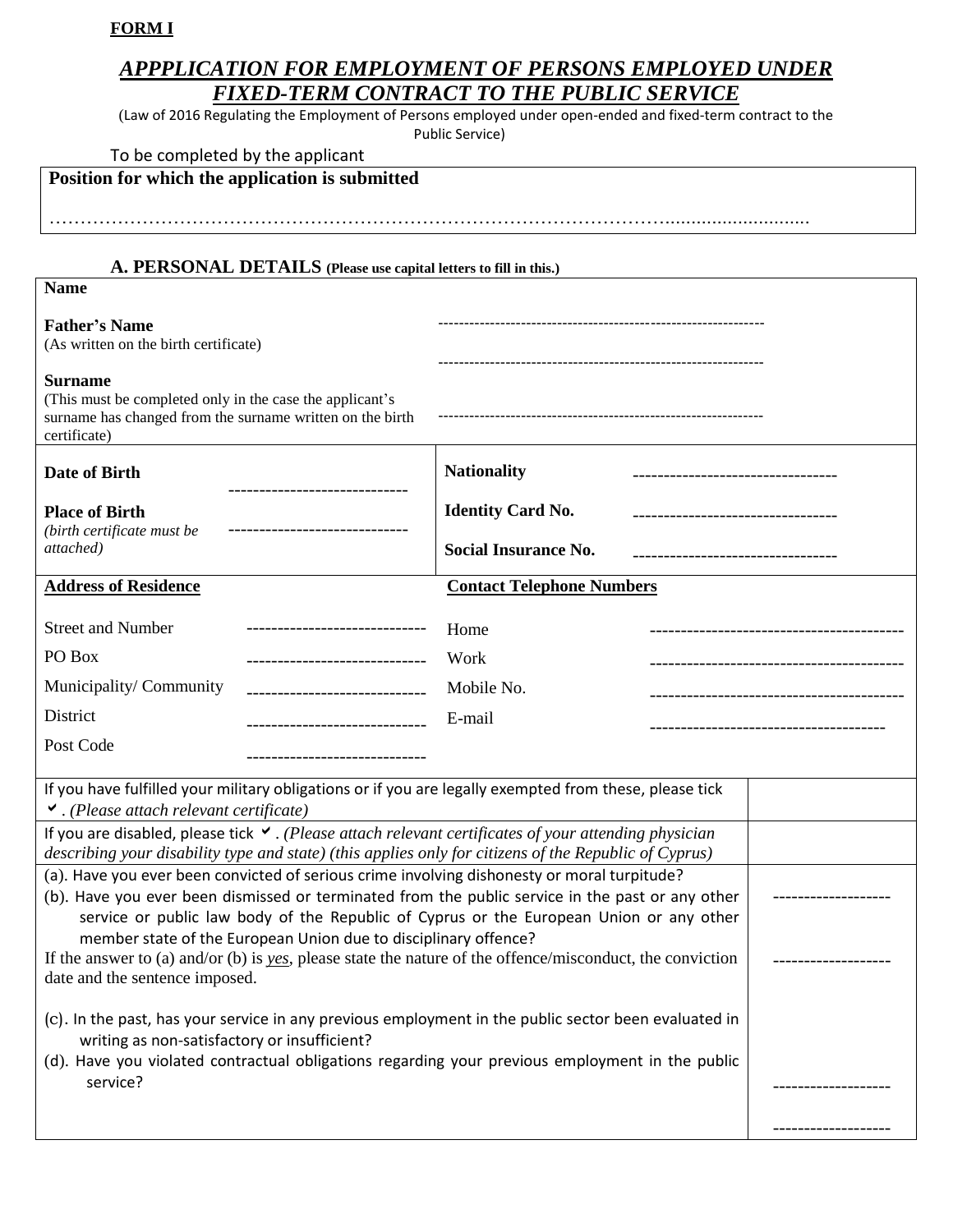# **B. EDUCATION/ QUALIFICATIONS**

### Secondary, Higher/Tertiary, Postgraduate, Professional or other

(Please attach copies of relevant certificates)

| From                            | Until | <b>Educational Institution</b>   | <b>School Leaving Certificate</b><br>(Apolytirion)/Diploma/Degree/<br>Award* | Grade          |
|---------------------------------|-------|----------------------------------|------------------------------------------------------------------------------|----------------|
|                                 |       |                                  | --------------------------------------                                       | ------------   |
|                                 |       |                                  |                                                                              |                |
|                                 |       | -------------------------------- |                                                                              |                |
|                                 |       |                                  | ------------------------------                                               |                |
|                                 |       |                                  |                                                                              |                |
|                                 |       |                                  | -------------------------------                                              |                |
|                                 |       |                                  |                                                                              |                |
|                                 |       |                                  | --------------------------------                                             | -------------  |
|                                 |       |                                  | -----------------------------------                                          |                |
|                                 |       |                                  |                                                                              | -------------- |
|                                 |       |                                  |                                                                              |                |
| $\mathbf{r}$ . The $\mathbf{r}$ |       |                                  |                                                                              |                |

\* Please mention the type of your award or your professional title (e.g. high school leaving certificate (apolytirion), Law degree, B.A. in Economics, MPA, Associate ACCA, etc).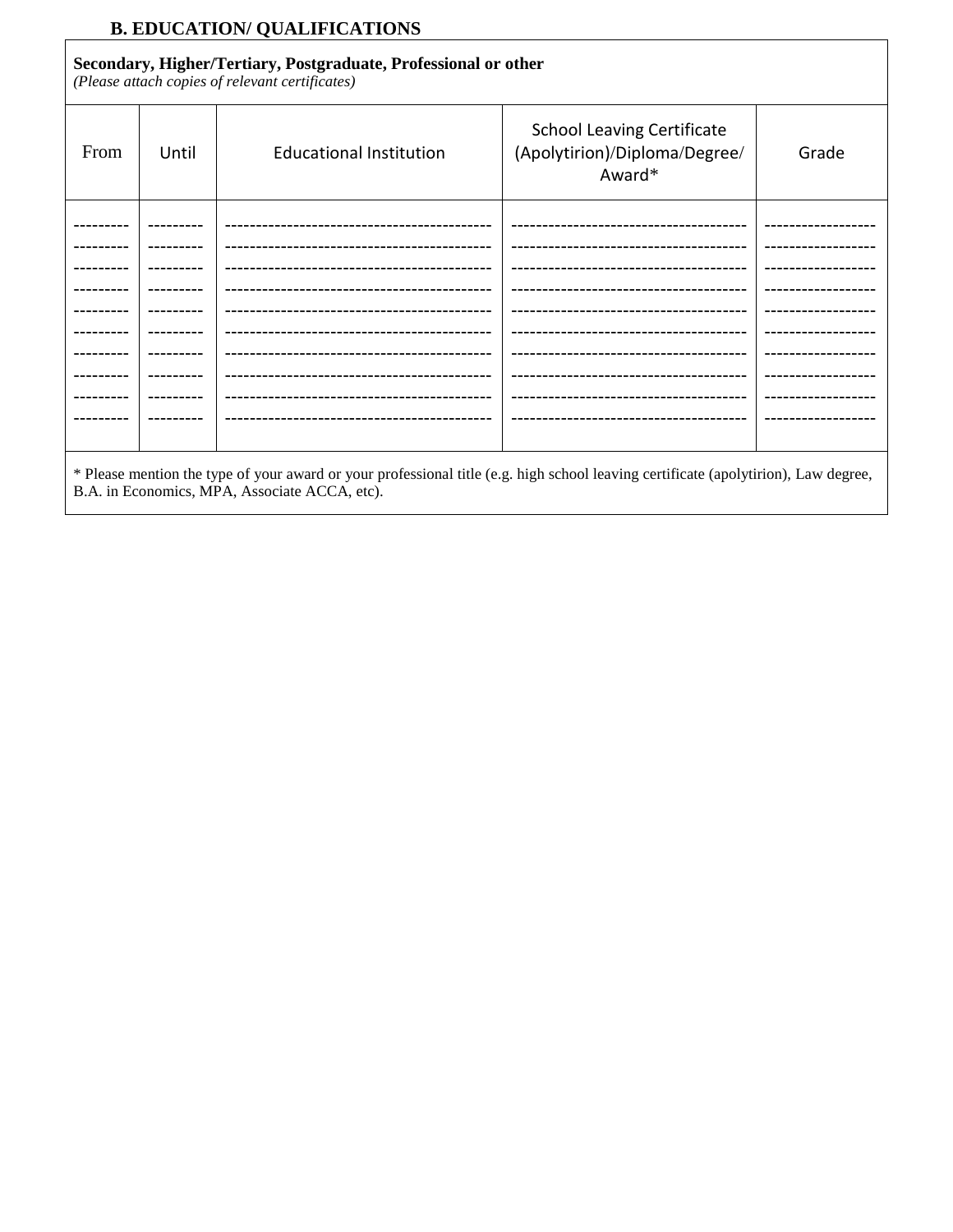| <b>Certificates of Success in Examinations or Attendance in Programs</b><br>Please state the type and the highest level of success or attendance<br>(Copies of certificates must be attached). |
|------------------------------------------------------------------------------------------------------------------------------------------------------------------------------------------------|
| 1. Language (Greek, English and/ or other)<br>(e.g. GCEE O Level English Language)                                                                                                             |
| 2. Accounting<br>(e.g. LCCI Accounting 3rd Level)                                                                                                                                              |
| 3. Typing/Shorthand<br>(e.g. by Ministry of Education in Greek Typing Higher Level)                                                                                                            |
| 4. Computers<br>(e.g. MS Word, Excel)                                                                                                                                                          |
| 5. Others                                                                                                                                                                                      |
|                                                                                                                                                                                                |

### **C. PROFESSIONAL EXPERIENCE**

State your main occupation after completing your education until today, starting with your current work. (Please attach relevant certifications).

| From<br>Month/Year | Until<br>Month/Year | <b>Employer's Name</b> | Position or Type of Employment |
|--------------------|---------------------|------------------------|--------------------------------|
|                    |                     |                        |                                |
|                    |                     |                        |                                |
|                    | -------------       |                        |                                |
|                    |                     |                        |                                |
|                    |                     |                        |                                |
|                    |                     |                        |                                |
|                    |                     |                        |                                |
|                    |                     |                        |                                |
|                    |                     |                        |                                |
|                    | -------------       |                        |                                |
|                    |                     |                        |                                |
|                    |                     |                        |                                |

<u>Important:</u> Before delivering or sending your application, please make sure that you have attached copies of all the certificates / confirmations mentioned in this. Please tick  $\checkmark$  where applicable.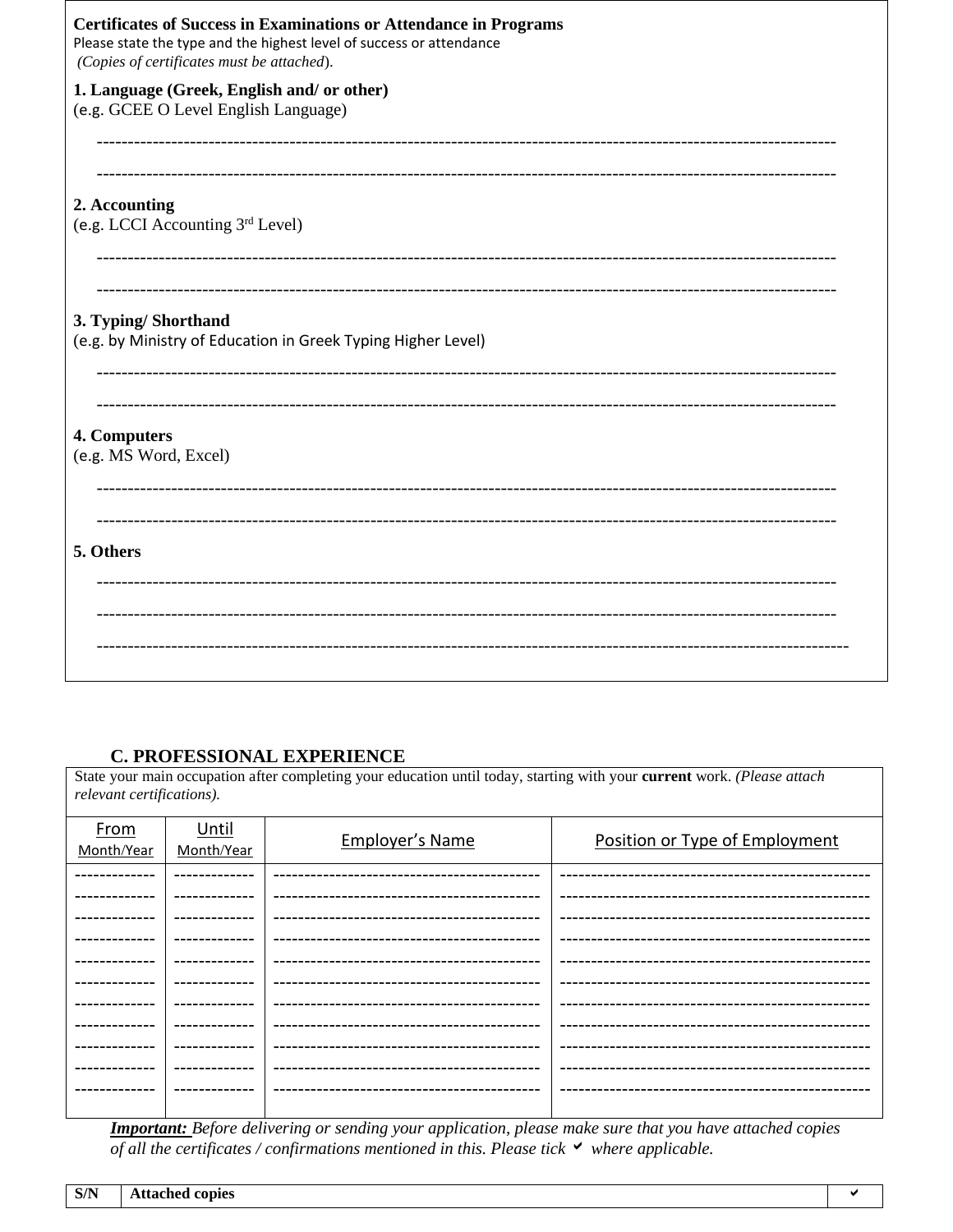| 1. | <b>Birth Certificate</b>                                         |  |
|----|------------------------------------------------------------------|--|
| 2. | School Leaving Certificate (Apolytirion)                         |  |
| 3. | Certificate of Success in English or other Language Examinations |  |
| 4. | Certificates of Greek or English Typing/Shorthand                |  |
| 5. | University Degree (with Analytical Transcript)                   |  |
| 6. | Master's Degree (with Analytical Transcript)                     |  |
| 7. | Certificate of Fulfilment or Exemption from Military Obligations |  |
| 8. | Other Certificates (please specify)                              |  |
|    |                                                                  |  |
|    |                                                                  |  |
|    |                                                                  |  |

#### **Declaration on honour**

 I declare on my word of honour that I have written in this form all the details requested, that the details and the attachments I provided are accurate and true and that the form was completed by me. I understand that any intentional inaccuracy or omission may result to my exclusion or the immediate withdrawal in case I am chosen as fixed-term worker.

 I authorize the authority that will be responsible for the recruitment of persons employed under fixed-term contract to cover the specific position to keep my personal data in electronic or in any other form, within the meaning of the Processing of Personal Data (Protection of Individuals) Law, which have been stated in this form.

Signature  $\frac{S_{\text{S}}}{S_{\text{S}}}-\frac{1}{S_{\text{S}}}-\frac{1}{S_{\text{S}}}-\frac{1}{S_{\text{S}}}-\frac{1}{S_{\text{S}}}-\frac{1}{S_{\text{S}}}-\frac{1}{S_{\text{S}}}-\frac{1}{S_{\text{S}}}-\frac{1}{S_{\text{S}}}-\frac{1}{S_{\text{S}}}-\frac{1}{S_{\text{S}}}-\frac{1}{S_{\text{S}}}-\frac{1}{S_{\text{S}}}-\frac{1}{S_{\text{S}}}-\frac{1}{S_{\text{S}}}-\frac{1}{S_{\text$ 

| <b>Proof of receipt</b><br>To be completed by the applicant                                          |
|------------------------------------------------------------------------------------------------------|
|                                                                                                      |
| Position for which the application is submitted (as mentioned in the publication) ------------------ |
|                                                                                                      |